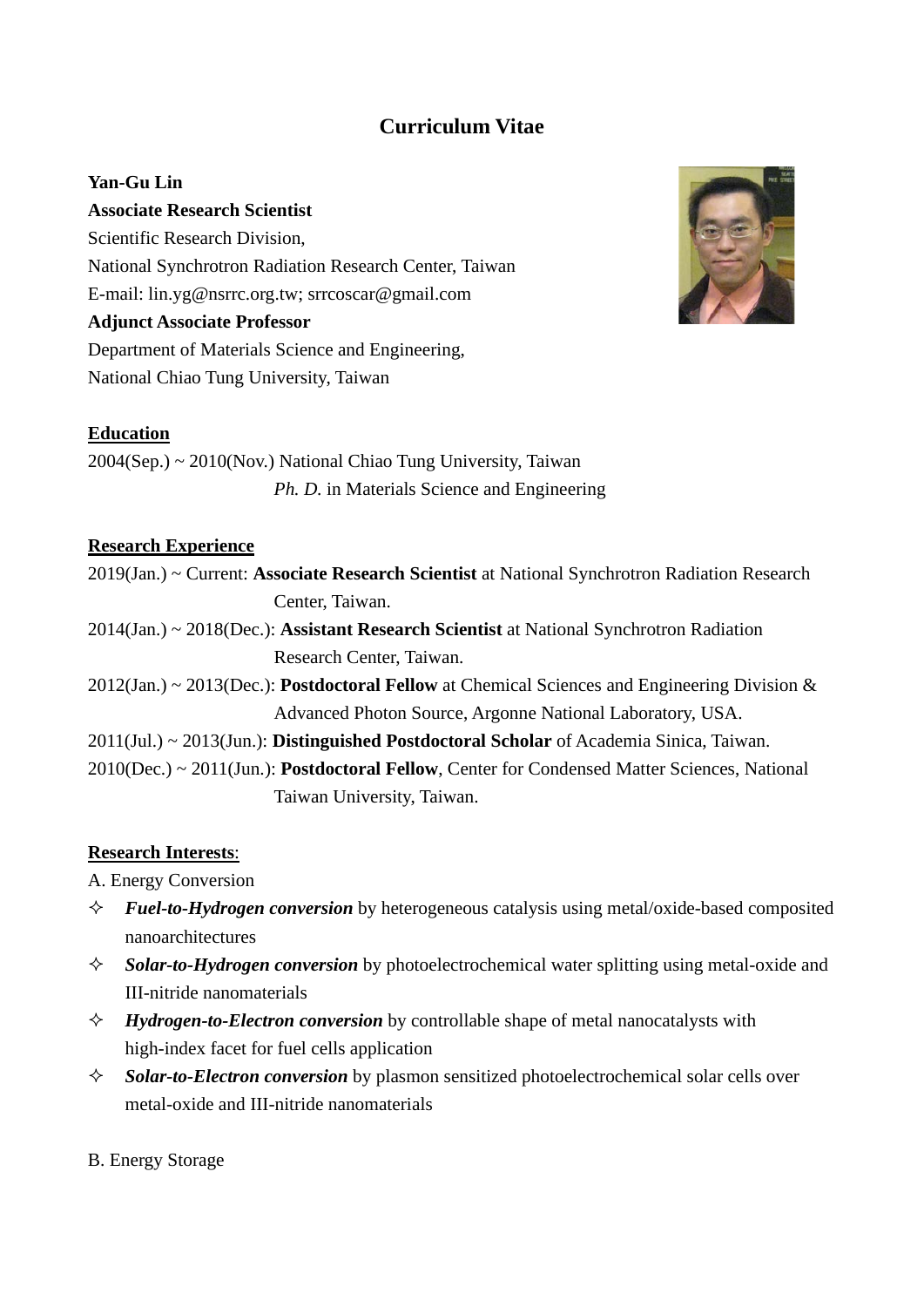- *High-power electron-storage device* based on redox nanomaterials as electrochemical capacitors
- *High-energy electron-storage device* based on composited metal-oxide nanoarchitectures as electrode of Li ion battery
- C. Synchrotron Radiation-based Technique
- *Synchrotron-based X-ray spectroscopy*
- *In-situ/operando X-ray spectroscopy*

#### **List of Publications**

- 1. S.W. Chen\*, E.W. HUANG\*, S.M. Chiu, M. Reid, C.Y. Wu, A. M. Paradowska, T.N. Lam\*, Y.H. Wu, S. Y. Lee, S.C. Lu, S.A. Chen, **Y.G. Lin**, S.C. Weng, "Diffraction-based Residual Stress Mapping of a Stress Frame of Gray Iron via Vibratory Stress Relief Method" Frontiers in Materials, Vol. 9, pp 859342 (2022).
- 2. S. Zhou, C.L. Chiang, J. Zhao\*, G. Cheng, T. Bashir, W. Yin\*, J. Yao, S. Yang, W. Li, J. Wang, X. Wang, **Y.G. Lin\***, L. Gao\*, "Extra Storage Capacity Enabled by Structural Defects in Pseudocapacitive NbN Monocrystals for High-energy Hybrid Supercapacitors" **Adv. Funct. Mater.**, pp 2112592 (2022).
- 3. Y. Li, C.K. Peng, H. Hu, S.Y. Chen, J. Choi\*, **Y.G. Lin\***, J.M. Lee\*, "Interstitial Boron-Triggered Electron-Deficient Os Aerogels for Enhanced pH-Universal Hydrogen Evolution" **Nature Communications**, Vol. 13, pp 1143 (2022).
- 4. X. Kuai, K. Li, J. Chen, H. Wang\*, J. Yao, C.L. Chiang, T. Liu, H. Ye, J. Zhao, **Y.G. Lin**, L. Zhang, V. Nicolosi\*, L. Gao\*, "Interfacial Engineered Vanadium Oxide Nanoheterostructures Synchronizing High-Energy and Long-Term Potassium-Ion Storage" **ACS Nano**, Vol. 16, pp 1502–1510 (2022).
- 5. C.J. Chang\*, C.L. Huang, Y.H. Yu, M.C. Teng, C.L. Chiang, **Y.G. Lin**\*, "Electron transfer dynamics and enhanced H<sub>2</sub> production activity of hydrangea-like BiOBr/Bi2S3-based photocatalysts with Cu-complex as a redox mediator" **Applied Surface Science**, Vol. 576, pp 151870 (2022). [2020 IF: 6.707, 1/21 (4.76%), MATERIALS SCIENCE, COATINGS & FILMS]
- 6. N.V. Mdlovu, N.C. Yang, K.S. Lin\*, C.J. Chang\*, K.T. Dinh, **Y.G. Lin**, "Formulation and characterization of W-doped titania nanotubes for adsorption/photodegradation of methylene blue and basic violet 3 dyes" **Catalysis Today**, Vol. 388-389, pp36-46 (2022) (SCI, IF=6.766).
- 7. T.T. Wang, Y.T. Yang, S.C. Lim, C.L. Chiang, J.S. Lim, Y.C. Lin, C.K. Peng, M.C. Lin\*, **Y.G. Lin**\*, "Hydrogenation engineering of bimetallic Ag-Cu-modified-titania photocatalysts for production of hydrogen" **Catal. Today**, Vol. 388-389, pp79-86 (2022) (SCI, IF=6.766).
- 8. T.T. Wang, C.L. Chiang, S. Narra, J.L. Lin, S.W. Chien, J.C. Yu, E. Diau, **Y.G. Lin**\*, M.C. Lin\*, "Synergistic effects of plasmonic gold and perovskite-type SrTiO3 for enhanced photocatalytic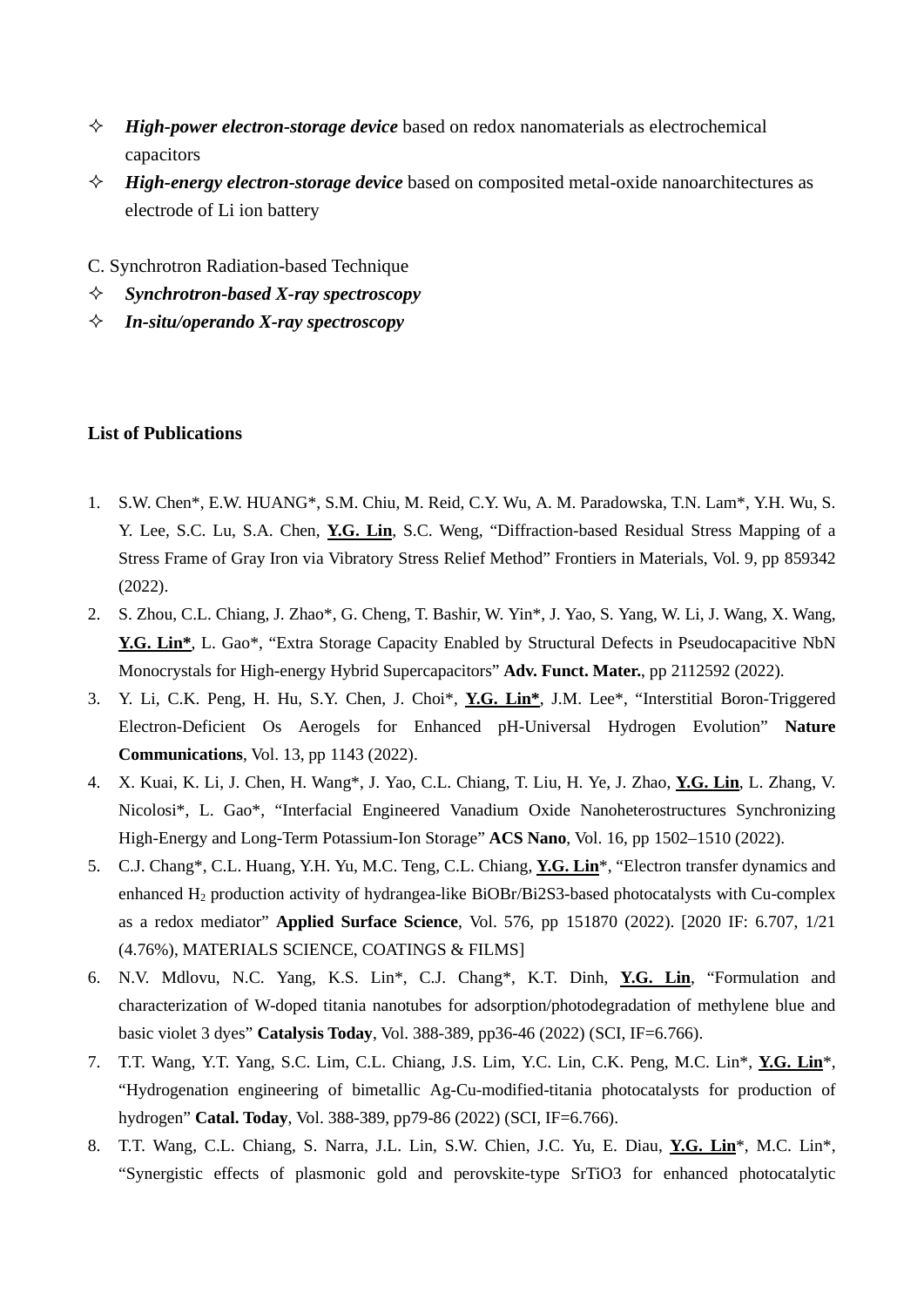performance of TiO2 nanotube arrays" **Journal of Physical Chemistry C**, Vol. 125, pp 24340–24349 (2021). (SCI, IF=4.126) (Selected as the Journal Cover)

- 9. M. Wang, Y. Xu, C.K. Peng, S.Y. Chen, **Y.G. Lin**, Z. Hu, L. Sun, S. Ding, C.W. Pao, Q. Shao, and X. Huang\*, "Site-Specified Two-Dimensional Heterojunction of Pt Nanoparticles/Metal–Organic Frameworks for Enhanced Hydrogen Evolution" **Journal of the American Chemical Society**, Vol. 143, pp 16512–16518 (2021). (SCI, IF=15.419)
- 10. C.Y. Lin\*, S.C. Huang, **Y.G. Lin**, L.C. Hsu, C.T. Yi, "Electrosynthesized Ni-P nanospheres with high activity and selectivity towards photoelectrochemical plastics reforming" **Applied Catalysis B: Environmental**, Vol. 296, pp120351 (2021) (SCI, IF=19.503).
- 11. C. Deng, K.H. Wu\*, X. Lu, S. Cheong, R. D. Tilley, C.L. Chiang, Y.C. Lin, **Y.G. Lin**, W. Yan, J. Scott, R. Amal, D.W. Wang\*, "Ligand-Promoted Cooperative Electrochemical Oxidation of Bio-Alcohol on Distorted Cobalt Hydroxides for Bio-Hydrogen Extraction" **ChemSusChem**, Vol. 14, pp2612-2620 (2021) (SCI, IF=8.928).
- 12. C.J. Chang\*, M.C. Teng, J.K. Chen, **Y.G. Lin**\*, C.Y. Chen, "Microwave solvothermal synthesis of cubic MnS@Ag<sub>2</sub>S core-shell photocatalysts with improved charge separation and photocatalytic activity" **Applied Surface Science**, Vol. 558, pp149875 (2021) (SCI, IF=6.707).
- 13. M. Wang, X. Dong, Z. Meng, Z. Hu, **Y.G. Lin**, C.K. Peng, H. Wang, C.W. Pao, S. Ding, Y. Li, Q. Shao, X. Huang\*,"An Efficient Interfacial Synthesis of Two-Dimensional Metal-Organic Framework Nanosheets for Electrochemical Hydrogen Peroxide Production" **Angew. Chem. Int. Ed.**, Vol. 60, pp11190-11195 (2021) (SCI, IF=15.336).
- 14. C.J. Chang\*, **Y.G. Lin**\*, J.K. Chen, C.Y. Huang, S.C. Hsieh, S.Y. Wu, "Ionic liquid/surfactant-hydrothermal synthesis of dendritic PbS@CuS core-shell photocatalysts with improved photocatalytic performance" **Applied Surface Science**, Vol. 546, pp149106 (2021) (SCI, IF=6.707).
- 15. H.C. Kuo, **Y.G. Lin**, C.L. Chiang, S.H. Liu\*,"FeN@N-doped graphitic biochars derived from hydrothermal-microwave pyrolysis of cellulose biomass for fuel cell catalysts" **Journal of Analytical and Applied Pyrolysis**, Vol. 153, pp 104991 (2021) (SCI, IF=5.541).
- 16. Y.C. Lin, C.K. Peng, S.C. Lim, C.L. Chen, T.N. Nguyễn, T.T. Wang, M.C. Lin, Y.J. Hsu, S.Y. Chen\*, **Y.G. Lin**\*,"Tailoring the Surface Oxygen Engineering of a Carbon-Quantum-Dot-Sensitized ZnO@H-ZnO<sub>1-x</sub> Multijunction toward Efficient Charge Dynamics and Photoactivity Enhancement" **Applied Catalysis B: Environmental**, Vol. 285, pp 119846 (2021) (SCI, IF=19.503).
- 17. C.C. Hsieh, **Y.G. Lin**, C.L. Chiang, W.R. Liu\*," Carbon-coated porous Si/C composite anode materials via two-step etching/coating processes for lithium-ion batteries" **Ceramics International**, Vol. 46, pp 26598-26607 (2020) (SCI, IF=3.83)
- 18. K. Tian, H. Lu, L. Bu, X. Huang, C.L. Chiang, S. Yang, Y. Zhao, **Y.G. Lin**\*, J. Zhao\*, L. Gao\*," Exploring Lithium Storage Mechanism and Cycling Stability of Bi2Mo3O12 Binary Metal Oxide Anode Composited with Ti3C2 Mxene" **Batteries & Supercaps**, Vol. 3, pp 1296–1305 (2020) (SCI, IF=7.093) (Selected as the Journal Cover)
- 19. Y. Lin, H. Wang, C.K. Peng, L. Bu, C.L. Chiang, K. Tian, Y. Zhao, J. Zhao\*, **Y.G. Lin**, J.M. Lee\*, L.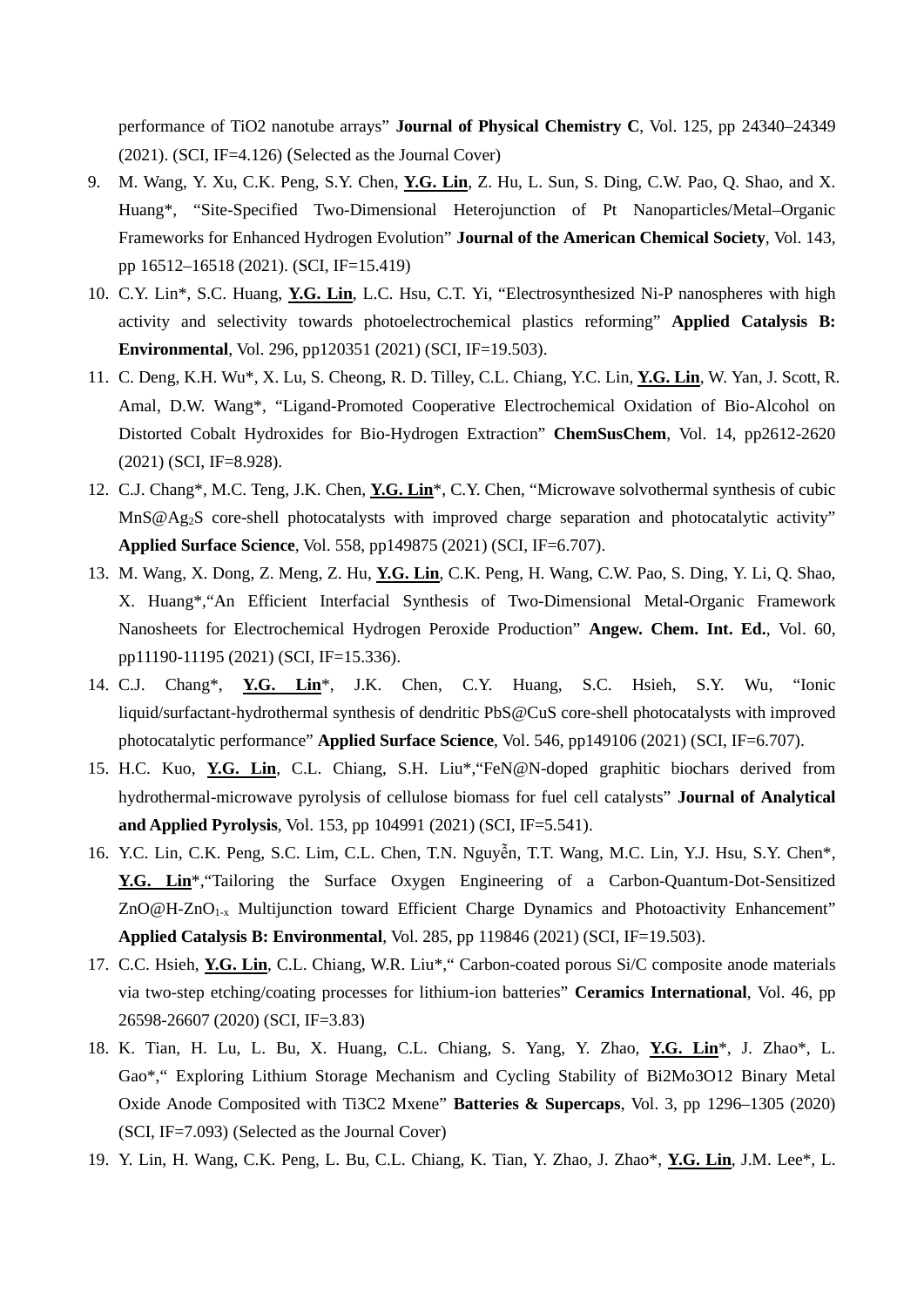Gao\*," Co-Induced Electronic Optimization of Hierarchical NiFe LDH for Oxygen Evolution" **Small**, Vol. 16, pp 2002426 (2020) (SCI, IF=11.459)

- 20. W.H. Zhong, Z. Wang, S. Han, L. Deng, J. Yu, **Y.G. Lin**, X. Long\*, M. Gu\*, S.H. Yang\*,"Identifying the Active Sites of a Single Atom Catalyst with pH-Universal Oxygen Reduction Reaction Activity" **Cell Reports Physical Science**, Vol. 1, pp 100115 (2020) (SCI, IF=8.109)
- 21. V.Q. Le, P.A. Le, S.C. Wu, Y.H. Lai, **Y.G. Lin**, K.H. Wei, Y.H. Chu\*, Y.L. Chueh\*, "Transparent Flexible Heteroepitaxy of NiO Coated AZO Nanorods Arrays on Muscovites for Enhanced Energy Storage Application" **Small**, Vol. 16, pp 2000020 (2020) (SCI, IF=11.459)
- 22. H.C. Kuo, S.H. Liu\*, **Y.G. Lin**, C.L. Chiang, D.C.W. Tsang, "Synthesis of FeCo-N@N-doped carbon oxygen reduction catalysts via microwave-assisted ammoxidation" **Catalysis Science & Technology**, Vol. 10, pp 3949 (2020) (SCI, IF=5.721)
- 23. R. Muruganantham, I.V.B. Maggay, J.Y. Huang, **Y.G. Lin**, C.C. Yang, W.R. Liu\*, "Tailoring the mesoporous ZnMn2O4 spheres as anode materials with excellent cycle stability for sodium-ion batteries" **Journal of Alloys and Compounds**, Vol. 13, pp 156018 (2020) (SCI, IF=4.650)
- 24. K.A. Tsai, P.Y. Hsieh, T.H. Lai, C.W. Tsao, H. Pan, **Y.G. Lin**\*, Y.J. Hsu\*, "Nitrogen-doped Graphene Quantum Dots for Remarkable Solar Hydrogen Production" **ACS Appl. Energy Mater.**, Vol. 3, pp 5322 (2020) (SCI, IF=6.024)
- 25. Y.R. Lu, Y.F. Wang, H.W. Chang, Y.C. Huang, J.L. Chen, C.L. Chen, Y.C. Lin, **Y.G. Lin**, W.F. Pong, T. Ohigashi, N. Kosugi, C.H. Kuo, W.C. Chou\*, C.L. Dong\*, "Effect of Fe<sub>2</sub>O<sub>3</sub> coating on ZnO nanowires in photoelectrochemical water splitting: A synchrotron x-ray spectroscopic and spectromicroscopic investigation" **Sol. Energy Mater. Sol. Cells**, Vol. 209, pp110469 (2020) (SCI, IF=6.984)
- 26. T.T. Wang, C.L. Chiang, Y.C. Lin, V. Srinivasadesikan, M.C. Lin\*, **Y.G. Lin**\*, "KSCN-activation of Hydrogenated NiO/TiO2 for Enhanced Photocatalytic Hydrogen Evolution" **Applied Surface Science**, Vol. 511, pp145548 (2020) (SCI, IF=6.182).
- 27. T.T. Wang, Y.C. Lin, M.C. Lin\*, **Y.G. Lin** \*, "Au-assisted Methanol-hydrogenated Titanium Dioxide for Photocatalytic Evolution of Hydrogen" **Catal. Today**, Vol. 358, pp143-148 (2020) (SCI, IF=5.825).
- 28. H. Wang, X. Xiao, S. Liu, C.L. Chiang, X. Kuai, C.K. Peng, Y.C. Lin, X. Meng, J. Zhao, J. Choi\*, **Y.G. Lin**, J.M. Lee\*, L. Gao\*, "Structural and Electronic Optimization of MoS2 Edges for Hydrogen Evolution" **J. Am. Chem. Soc.**, Vol. 141, pp18578 (2019) (SCI, IF=14.612).
- 29. Y.C. Lin, L.C. Hsu, C.Y. Lin, C.L. Chiang, C.M. Chou, W.W. Wu, S.Y. Chen\*, **Y.G. Lin**\*, "Sandwich-nanostructured n-Cu2O/AuAg/p-Cu2O Photocathode with Highly Positive Onset Potential for Improved Water Reduction" **ACS Appl. Mater. Interfaces**, Vol. 11, pp38625 (2019) (SCI, IF=9.229).
- 30. X. Bu, C.L. Chiang, R. Wei, Z. Li, Y. Meng, C.K. Peng, Y.C. Lin, Y. Li, **Y.G. Lin**\*, K.S. Chan, J.C. Ho\*, "2D Cobalt Phosphate Hydroxide Nanosheets: A New Type of High-Performance Electrocatalysts with Intrinsic CoO6 Lattice Distortion for Water Oxidation" **ACS Appl. Mater. Interfaces**, Vol. 11, pp38633 (2019) (SCI, IF=9.229).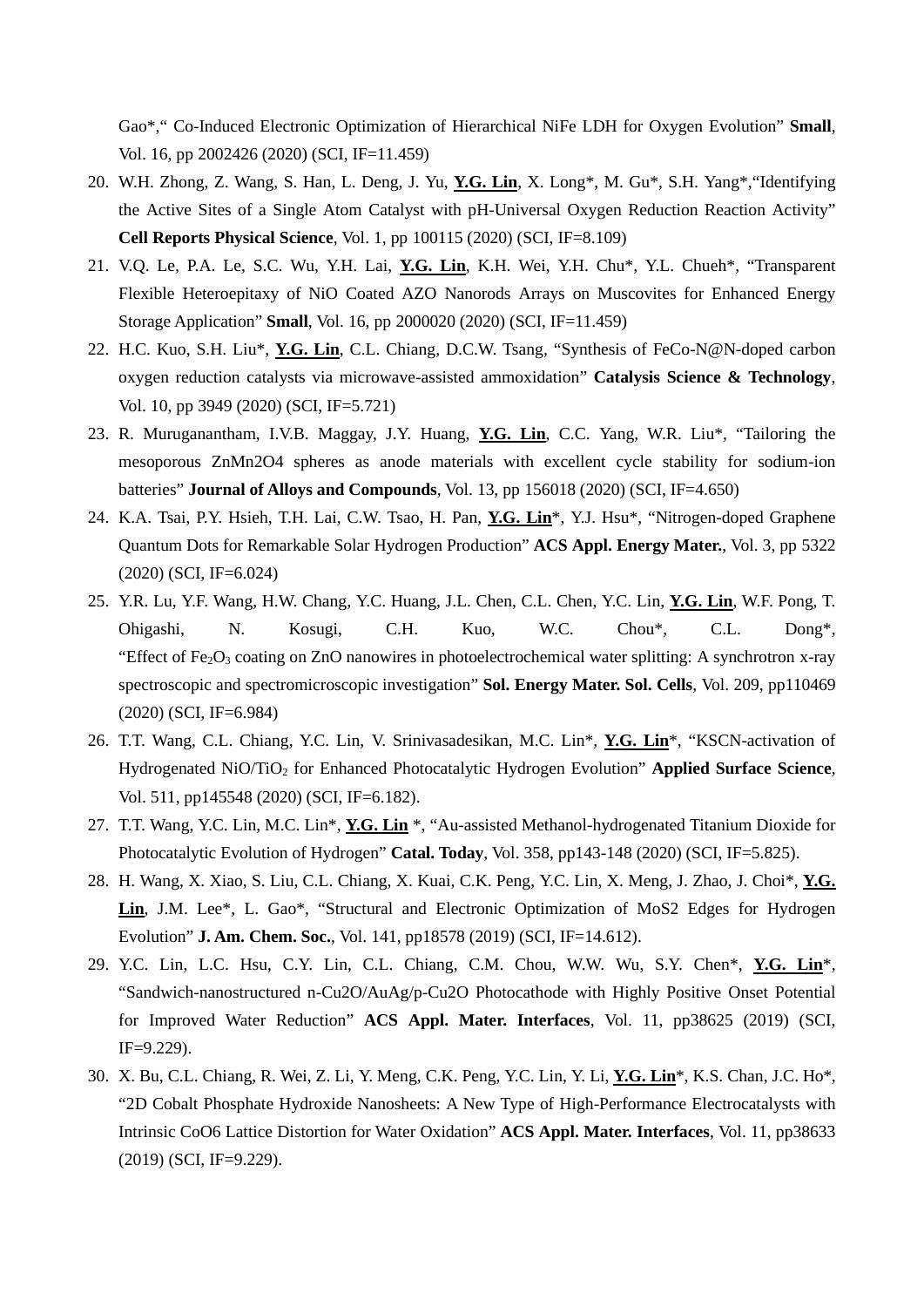- 31. R. Muruganantham, I.V.B. Maggay, L.M.Z.D. Juan, M.T. Nguyen, T. Yonezawa, C.H. Lin\*, **Y.G. Lin**, W.R. Liu<sup>\*</sup>, "Electrochemical exploration of the effects of calcination temperature of a mesoporous zinc vanadate anode material on the performance of Na-ion batteries" **Inorganic Chemistry Frontiers**, Vol. 6, pp2653 (2019) (SCI, IF=5.958).
- 32. X. Zhu, X. Tan, K.H. Wu, C.L. Chiang, Y.C. Lin, **Y.G. Lin**, D.W. Wang, S. Smith, X. Lu\*, R. Amal\*, "N,P co-coordinated Fe species embedded in carbon hollow spheres for oxygen electrocatalysis" **J. Mater. Chem. A**, Vol. 7, pp14732 (2019) (SCI, IF=11.301).
- 33. P. Sabhapathy, C.C. Liao, W.F. Chen\*, T.Ch. Chou, I. Shown, A. Sabbah, **Y.G. Lin**, J.F. Lee, M.K. Tsai, K.H. Chen\*, L.C. Chen\*, "Highly efficient nitrogen and carbon coordinated N-Co-C electrocatalysts on reduced graphene oxide derived from vitamin-B12 for the hydrogen evolution reaction" **J. Mater. Chem. A**, Vol. 7, pp7179 (2019) (SCI, IF=11.301).
- 34. Y.C. Shen, C.Y. Tung, C.Y. Huang, Y.C. Lin, **Y.G. Lin**, R.H. Horng\*, "Study on optoelectronic characteristic of ZnGa2O4 thin-film phototransistors" **ACS Appl. Electronic Materials**, Vol. 1, pp783 (2019).
- 35. T.T. Wang, P. Raghunath, Y.C. Lin, **Y.G. Lin**\*, M.C. Lin\*, "Effective hydrogenation of TiO2 photocatalysts with CH3OH for enhanced water splitting: A computational and X-ray study" **Applied Surface Science**, Vol. 488, pp546 (2019) (SCI, IF=6.182).
- 36. C.J. Chang\*, **Y.G. Lin**\*, P.Y. Chao, J.K. Chen, "AgI-BiOI-graphene composite photocatalysts with enhanced interfacial charge transfer and photocatalytic H<sub>2</sub> production activity" **Applied Surface Science**, Vol. 469, pp703 (2019) (SCI, IF=6.182).
- 37. C.J. Chang\*, **Y.G. Lin**\*, H.T. Weng, Y.H. Wei, "Photocatalytic hydrogen production from glycerol solution at room temperature by ZnO-ZnS/graphene photocatalysts" **Applied Surface Science**, Vol. 451, pp198 (2018) (SCI, IF=6.182).
- 38. Y.C. Chen, Y.K. Hsu, R. Popescu, D. Gerthsen, **Y.G. Lin**, C. Feldmann\*, "Au@Nb@HxK1-xNbO3 nanopeapods with nearinfrared active plasmonic hot-electron injection for water splitting" **Nature Communications**, Vol. 9, pp232 (2018) (SCI, IF=12.353).
- 39. S.H. Tsai, S. Basu, C.Y. Huang, L.C. Hsu, **Y.G. Lin**, R.H. Horng\*, "Deep-ultraviolet Photodetectors Based on Epitaxial ZnGa2O4 Thin Films" Scientific Reports, Vol. 8, pp14056 (2018) (SCI, IF=4.122).
- 40. H.C. Chiu, W.H. Huang, L.C. Hsu, **Y.G. Lin**, Y.H. Lai, C.Y. Lin\*, "Calcium containing iron oxide as an efficient and robust catalyst in (photo-)electrocatalytic water oxidation at neutral pH" **Sustainable Energy & Fuels**, Vol. 2, pp271 (2018) (SCI, IF=5.503).
- 41. K.S. Lin\*, **Y.G. Lin**, H.W. Cheng, Y.H. Haung, "Preparation and characterization of V-Loaded titania nanotubes for adsorption/photocatalysis of basic dye and environmental hormone contaminated wastewaters" **Catalysis Today**, Vol. 307, pp119-130 (2018) (SCI, IF=5.825).
- 42. C.L. Chiang, K.S. Lin\*, P.J. Hsu, **Y.G. Lin**, "Synthesis and characterization of magnetic zinc and manganese ferrite catalysts for decomposition of carbon dioxide into methane" **International Journal of Hydrogen Energy**, Vol. 42, pp22123-22137 (2017) (SCI, IF=3.582).
- 43. C.L. Chiang, K.S. Lin\*, S.H. Yu, **Y.G. Lin**, "Synthesis and Characterization of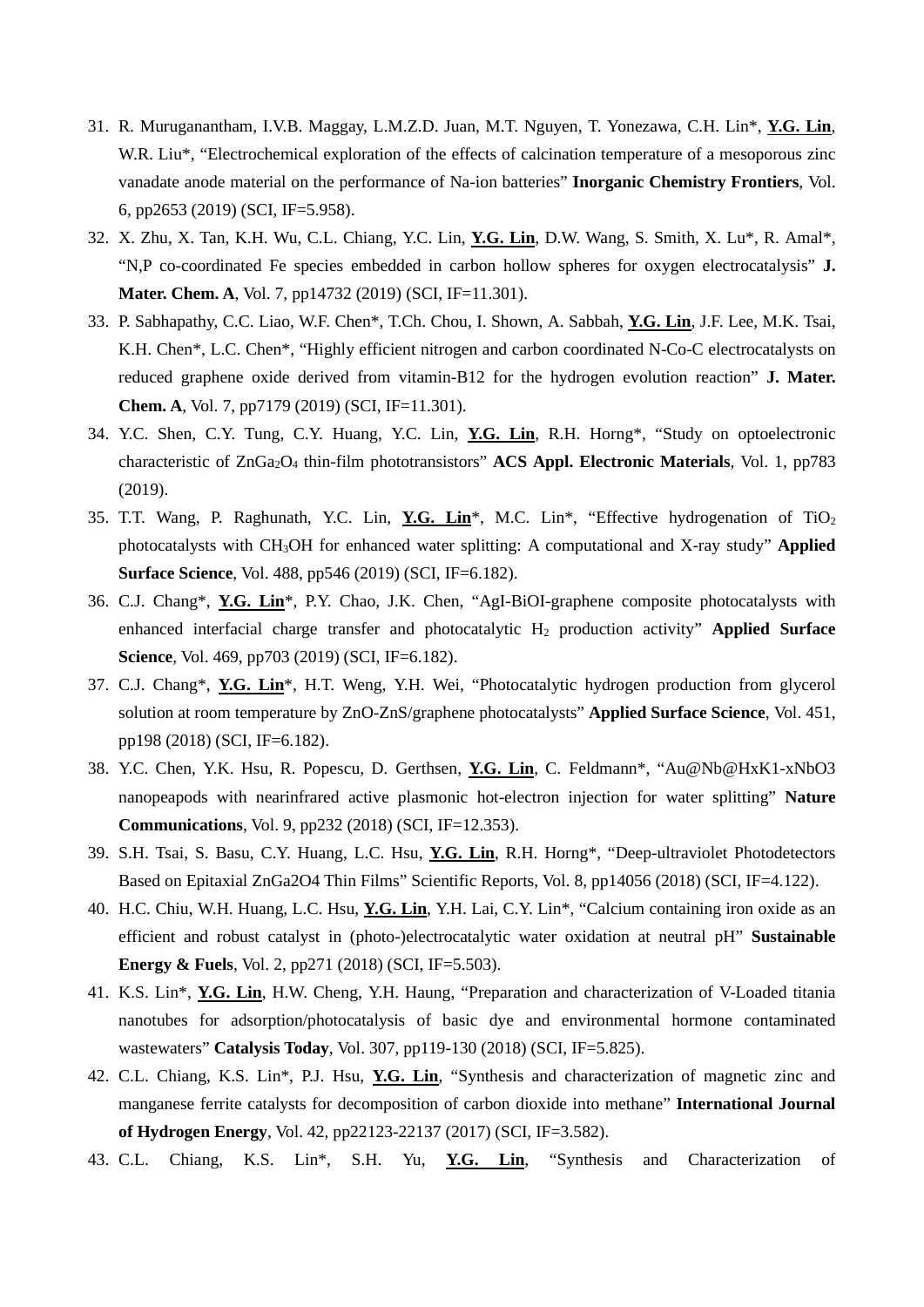H3PW12O40/Ce0.1Ti0.9O2 for Dimethyl Carbonate Formation via Methanol Carbonation" **International Journal of Hydrogen Energy**, Vol. 42, pp22108-22122 (2017) (SCI, IF=3.582).

- 44. C.L. Chiang, K.S. Lin\*, **Y.G. Lin**, "Preparation and Characterization of Ni5Ga3 for Methanol Formation via CO2 Hydrogenation" **Topics in Catalysis**, Vol. 60, pp685-696 (2017) (SCI, IF=2.486).
- 45. T.T. Wang, P. Raghunath, **Y.G. Lin**, M.C. Lin\*, "Synergistic Effect of Hydrogenation and Thiocyanate Treatments on Ag-Loaded TiO2 Nanoparticles for Solar-to-Hydrogen Conversion" **J. Phys. Chem. C**, Vol. 121, pp9681-9690 (2017) (SCI, IF=4.189).
- 46. Y.C. Chen, J.H. Hsu, **Y.G. Lin**, Y.K. Hsu\*, "Silver Nanowires on Coffee Filter as Dual-sensing Functionality for Efficient and Low-cost SERS Substrate and Electrochemical Detection" **Sensors & Actuators B: Chemical**, Vol. 245, pp189-195 (2017) (SCI, IF=5.401; Ranking: 4/27, Electrochemistry).
- 47. Y.C. Chen, Z.B. Chen, **Y.G. Lin**, Y.K. Hsu\*, "Synthesis of Copper Phosphide Nanotube Arrays as Electrodes for Asymmetric Supercapacitors" **ACS Sustainable Chemistry & Engineering**, Vol. 5, pp 3863-3870 (2017) (SCI, IF=5.951; Ranking: 9/135, Engineering, Chemical).
- 48. Y.C. Chen, **Y.G. Lin**, Y.K. Hsu\*, "Biomimicry of Cuscuta Electrode Design Endows Hybrid Capacitor with Ultrahigh Energy Density Exceeding 2 mWh cm<sup>-2</sup> at a Power Delivery of 25 mW cm<sup>-2</sup>" **Journal of Materials Chemistry A**, Vol. 5, pp 4779-4784 (2017) (SCI, IF=11.301).
- 49. Y.C. Chen, J.H. Hsu, Z.B. Chen, **Y.G. Lin**, Y.K. Hsu\*, "Fabrication of Fe3O4 Nanotube Arrays for High-Performance Non-Enzymatic Detection of Glucose" **Journal of Electroanalytical Chemistry**, Vol. 788, pp144-149 (2017) (SCI, IF=3.012; Ranking: 10/27, Electrochemistry).
- 50. S.G. Zybtsev, V.Ya. Pokrovskii, V.F. Nasretdinova, S.V. Zaitsev-Zotov, V.V. Pavlovskiy, A.B. Odobesco, Woei Wu Pai, M.-W. Chu, **Y.G. Lin**, E. Zupanič, H.J.P. van Midden, S. Šturm, E. Tchernychova, A.Prodan, J.C. Bennett, I.R. Mukhamedshin, O.V. Chernysheva, A.P. Menushenkov, V.B.Loginov, M. Abdel-Hafiez, B.A. Loginov, A.N.Titov, "Nb $S_3 - a$  unique quasi one-dimensional conductor with three charge density wave transitions" **Physical Review B**, Vol. 95, pp035110 (2017). (IF=3.836, Ranking: 16/67, Physics, Condensed Matter).
- 51. Y.K. Hsu\*, Z.B. Chen, Y.C. Chen, **Y.G. Lin**\*, "Room-temperature Fabrication of Cu Nanobrushes for an Effective Surface-enhanced Raman Scattering Substrate" **CrystEngComm**, Vol. 18, pp8284-8290 (2016). (IF=3.474, Ranking: 5/26, Crystallography).
- 52. **Y.G. Lin**<sup>\*</sup>, Y.K. Hsu<sup>\*</sup>, Y.C. Lin, Y.C. Chen, "Hierarchical Fe<sub>2</sub>O<sub>3</sub> nanotube/nickel foam electrodes for electrochemical energy storage" **Electrochimica Acta**, Vol. 216, pp287-294 (2016). (IF=6.216).
- 53. Y.G. Lin<sup>\*</sup>, Y.K. Hsu<sup>\*</sup>, Y.C. Lin, Y.C. Chen, "Electrodeposited Fe<sub>2</sub>TiO<sub>5</sub> Nanostructures for Photoelectrochemical Oxidation of Water" **Electrochimica Acta**, Vol. 213, pp898-903 (2016).  $(IF=6.216).$
- 54. Y.G. Lin<sup>\*</sup>, Y.K. Hsu<sup>\*</sup>, Y.C. Lin, Y.H. Cheng, S.Y. Chen, Y.C. Chen, "Synthesis of Cu<sub>2</sub>O Nanoparticle Films at Room temperature for Solar Water Splitting" **Journal of Colloid and Interface Science**, Vol. 471, pp76-80 (2016). (IF=7.489).
- 55. Y.C. Chen, **Y.G. Lin**\*, L.C. Hsu, A. Tarasov, P.T. Chen, M. Hayashi, J. Ungelenk, Y.K. Hsu\*, C. Feldmann\*, "β-SnWO4 Photocatalyst with Controlled Morphological Transition of Cubes to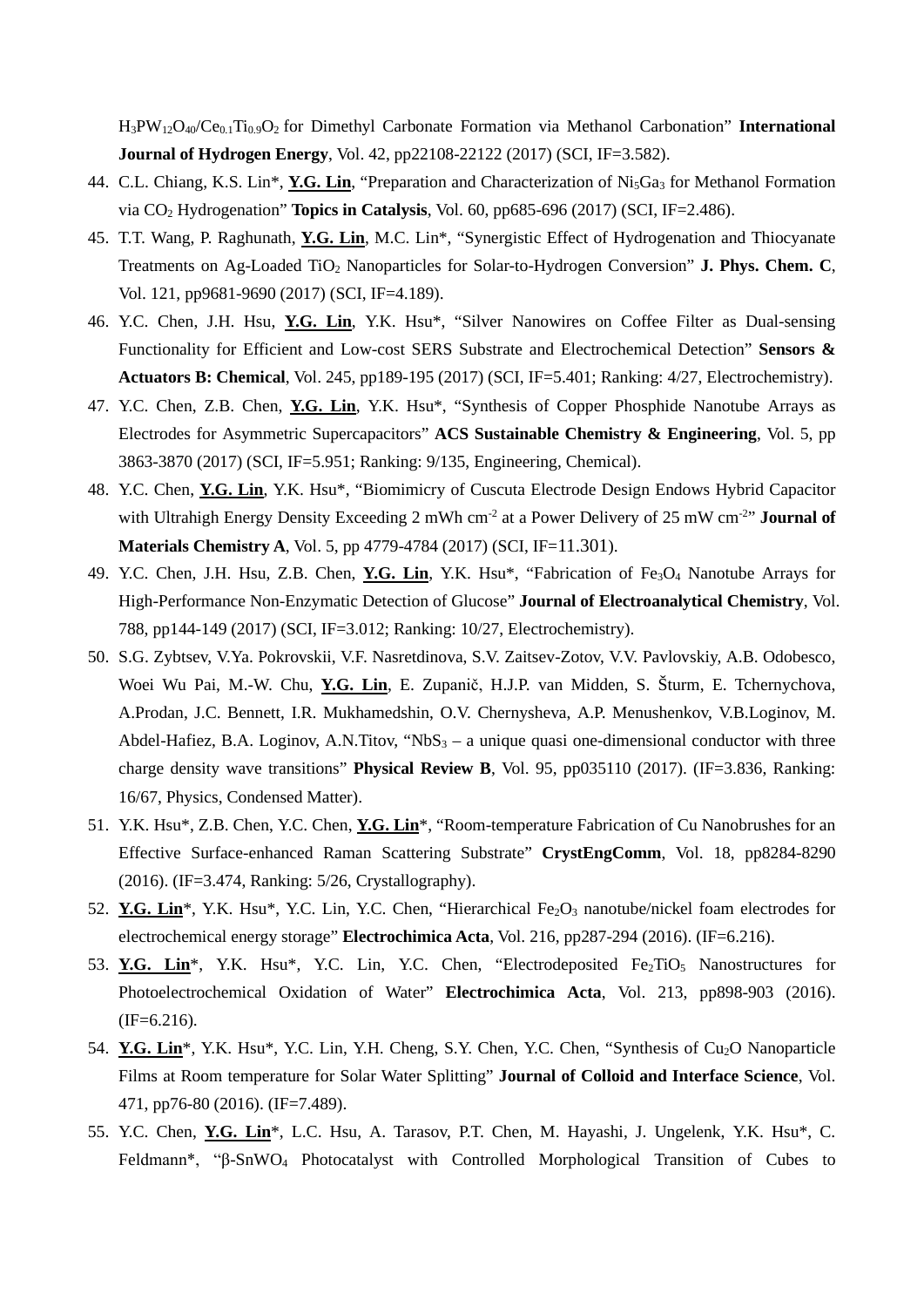Spikecubes" **ACS Catalysis**, Vol. 6, pp2357-2367 (2016). (IF=12.35). (Selected as the Journal Cover)

- 56. C.P. Lee, W.F. Chen, T. Billo, **Y.G. Lin**, F.Y. Fu, S. Samireddi, C.H. Lee, J.S. Hwang, K.H. Chen, L.C. Chen, "Beaded stream-like CoSe<sub>2</sub> nanoneedle array for efficient hydrogen evolution electrocatalysis" **Journal of Materials Chemistry A**, Vol. 4, pp4553-4561 (2016). (IF=11.301).
- 57. **Y.G. Lin**\*, Y.K. Hsu\*, C.J. Chuang, Y.C. Lin, Y.C. Chen, "Thermally Activated Cu/Cu2S/ZnO Nanoarchitectures with Surface-Plasmon-Enhanced Raman Scattering" **Journal of Colloid and Interface Science**, Vol. 464, pp66-72 (2016). (IF=7.489).
- 58. Y.K. Hsu<sup>\*</sup>, Y.C. Chen, **Y.G. Lin**<sup>\*</sup>, "Novel ZnO/Fe<sub>2</sub>O<sub>3</sub> Core-shell Nanowires for Photoelectrochemical Water Splitting" **ACS Applied Materials & Interfaces**, Vol. 7, pp14157-14162 (2015). (IF=7.504; Ranking: 26/251, Materials Science, Multidisciplinary).
- 59. Y.K. Hsu<sup>\*</sup>, Y.C. Chen, and Y.G. Lin<sup>\*</sup>, "Spontaneous Formation of CuO Nanosheets on Cu Foil for H<sub>2</sub>O<sub>2</sub> Detection" **Applied Surface Science**, Vol. 354, pp85-89 (2015). (IF=3.387; Ranking: 2/18, Materials Science, Coatings & Films).
- 60. Y.K. Hsu\*, J.R. Wu, M.H. Chen, Y.C. Chen, and **Y.G. Lin**\*, "Fabrication of Homojunction Cu2O Solar Cells by Electrochemical Deposition" **Applied Surface Science**, Vol. 354, pp8-13 (2015). (IF=3.387; Ranking: 2/18, Materials Science, Coatings & Films).
- 61. Y.C. Chang, S.N. Hsiao\*, S.H. Liu, S.H. Su, K.F. Chiu, W.C. Hsieh, S.K. Chen, **Y.G. Lin**\*, H.Y. Lee, C. K. Sung, and J.G. Duh\*, "*Effect of L12 ordering in antiferromagnetic Ir-Mn epitaxial layer on exchange bias of FePd films*" **Journal of Applied Physics**, Vol. 117, pp17D154 (2015). (IF=2.068; Ranking: 37/125, PHYSICS, APPLIED)
- 62. Y.K. Hsu\*, H.H. Lin, M.H. Chen, Y.C. Chen, and **Y.G. Lin**\*, "*Polarity-dependent Performance of p-Cu2O/n-ZnO Solar Cells*" **Electrochimica Acta**, Vol. 144, pp295-299 (2014). (IF=4.086; Ranking: 4/27, Electrochemistry)
- 63. Y.K. Hsu\*, Y.C. Chen, and **Y.G. Lin**\*, "*Synthesis of CuS Nanowire Arrays for High-performance Supercapacitors*" **Electrochimica Acta**, Vol. 139, pp401-407 (2014). (IF=4.086; Ranking: 4/27, Electrochemistry)
- 64. **Y.G. Lin**\*, Y.K. Hsu, Y.C. Chen, B.W. Lee, J.S. Hwang, L.C. Chen\*, and K.H. Chen\*, " *Cobalt-Phosphate-Assisted Photoelectrochemical Water Oxidation by Arrays of Molybdenum-Doped Zinc Oxide Nanorods*" **ChemSusChem**, Vol. 7, pp2748-2754 (2014). (IF=7.117; Ranking: 17/148, Chemistry, Multidisciplinary)
- 65. Y.C. Chen, **Y.G. Lin**\*, Y.K. Hsu\*, S.C. Yen, K.H. Chen, and L.C. Chen\*, "*Novel Iron Oxyhydroxide Lepidocrocite Nanosheet as Ultrahigh Power Density Anode Material for Asymmetric Supercapacitors*" **Small**, Vol. 10, pp3803-3810 (2014). (IF=7.514; Ranking: 17/251, Materials Science, Multidisciplinary)
- 66. S.Y. Fu, Y.K. Hsu\*, M.H. Chen, C.J. Chuang, Y.C. Chen, and **Y.G. Lin**\*, "*Silver-decorated hierarchical cuprous oxide micro/nanospheres as highly effective surface-enhanced Raman scattering substrates*" **Optics Express**, Vol. 22, pp14617-14624 (2014). (IF=3.525; Ranking: 6/82, Optics) (Reprinted in the Virtual Journal for Biomedical Optics. See volume 9, issue 8 (Aug. 7, 2014))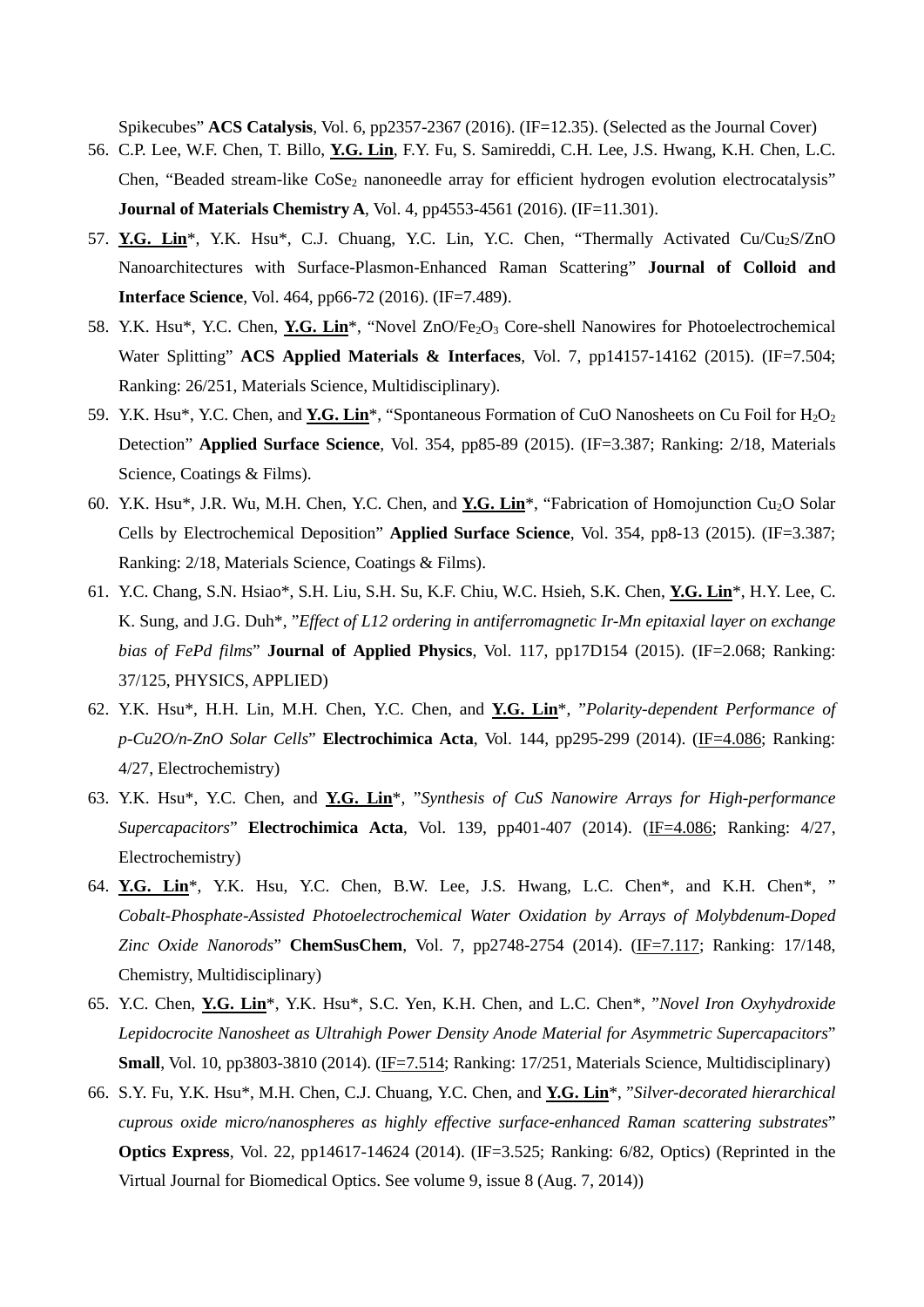- 67. **Y.G. Lin**\*, Y.C. Chen, J.T. Miller, L.C. Chen\*, K.H. Chen, and Y.K. Hsu\*, "*Hierarchically Porous Calcium-containing Manganese Dioxide Nanorod Bundles with Superior Photoelectrochemical Activity*" **ChemCatChem**, Vol. 6, pp1684-1690 (2014). (IF=5.044; Ranking: 26/136, Chemistry Physical)
- 68. Y.K. Hsu\*, H.H. Lin, J.R. Wu, M.H. Chen\*, Y.C. Chen, and **Y.G. Lin**, "*Electrochemical Growth and Characterization of p-Cu2O Thin Film on n-ZnO Nanorods for Solar Cell Application*" **RSC Advances**, Vol. 4, pp7655-7659 (2014). (IF=3.708; Ranking: 35/148, Chemistry Multidisciplinary)
- 69. Y.K. Hsu\*, S.Y. Fu, M.H. Chen, Y.C. Chen, and **Y.G. Lin**, "Synthesis of Pt Nanoparticles/ZnO Nanorods Array for Photoelectrochemical Water Splitting" **Electrochimica Acta**, Vol. 120, pp1-5 (2014). (IF=4.086; Ranking: 4/27, Electrochemistry)
- 70. **Y.G. Lin**, Y.K. Hsu, A.M. Basilio, Y.T. Chen, K.H. Chen\*, and L.C. Chen\*, "*Photoelectrochemical activity on Ga-polar and N-polar GaN surfaces for energy conversion*" **Optics Express**, Vol. 22, ppA21-A27 (2014). (IF=3.525; Ranking: 6/82, Optics)
- 71. Y.K. Hsu, C.H. Yu, H.H. Lin, Y.C. Chen, and **Y.G. Lin**, "*Template Synthesis of Copper Oxide Nanowires for Photoelectrochemical Hydrogen Generation*" **Journal of Electroanalytical Chemistry**, Vol. 704, pp19-23 (2013). (IF: 2.672; Ranking: 23/75, Chemistry, Analytical)
- 72. Y.K. Hsu, Y.C. Chen, **Y.G. Lin**, L.C. Chen and K.H. Chen, "*Direct-growth of PEDOT NWs/CC Nanoelectrode for Electrochemical Capacitor in Neutral Electrolyte*" **Journal of Power Sources**, Vol. 242, pp718-724 (2013). (IF: 4.675; Ranking: 3/26, Electrochemistry)
- 73. Y.K. Hsu, C.H. Yu, Y.C. Chen, and **Y.G. Lin**, "*Fabrication of Coral-like Nanoelectrode for Solar Water Splitting*" **Journal of Power Sources**, Vol. 242, pp541-547 (2013). (IF: 4.675; Ranking: 3/26, Electrochemistry)
- 74. Y.K. Hsu, C.H. Yu, Y.C. Chen, and **Y.G. Lin**, "*Synthesis of Novel Cu2O Micro/Nanostructural Photocathode for Solar Water Splitting*" **Electrochimica Acta**, Vol. 105, pp62-68 (2013). (IF: 3.777; Ranking: 6/26, Electrochemistry)
- 75. J.S. Hwang, T.Y. Liu, S. Chattopadhyay, G.M. Hsu, A.M Basilio, H.W. Chen, Y.K. Hsu, W.H. Tu, **Y.G. Lin**, K.H. Chen, C.C. Li, S.B. Wang, H.Y. Chen, and L.C. Chen, "*Growth of β-Ga2O3 and GaN Nanowires on GaN for Photoelectrochemical Hydrogen Generation*" **Nanotechnology**, Vol. 24, pp055401-055411 (2013). (IF: 3.842; Ranking: 17/127, Physics)
- 76. H.C. Hsu, I. Shown, H.Y. Wei, Y.C. Chang, H.Y. Du, **Y.G. Lin**, C.A. Tseng, C.H. Wang, L.C. Chen, Y.C. Lin, and K.H. Chen, "*Graphene Oxide as a Promising Photocatalyst for CO2 to Methanol Conversion*" **Nanoscale**, Vol. 5, pp262-268 (2013). (IF: 6.233; Ranking: 19/239, Materials Science)
- 77. C.K. Lin, **Y.G. Lin**, T.P. Wu, H.M. Barkholtz, Q. Lin, H. Wei, D.L. Brewe, J.T. Miller, D.J. Liu, Y. Ren, Y. Ito, and T. Xu, "*Direct Synthesis of Bimetallic Pd3Ag Nanoalloys from Bulk Pd3Ag Alloy*" **Inorganic Chemistry**, Vol. 51, pp13281-13288 (2012). (IF: 4.593; Ranking: 5/43, Chemistry, Inorganic & Nuclear)
- 78. Y.K. Hsu, C.H. Yu, Y.C. Chen, and **Y.G. Lin**, "*Hierarchical Cu2O Photocathodes with Nano/microspheres for Solar Hydrogen Generation*" **RSC Advances**, Vol. 2, pp12455-12459 (2012).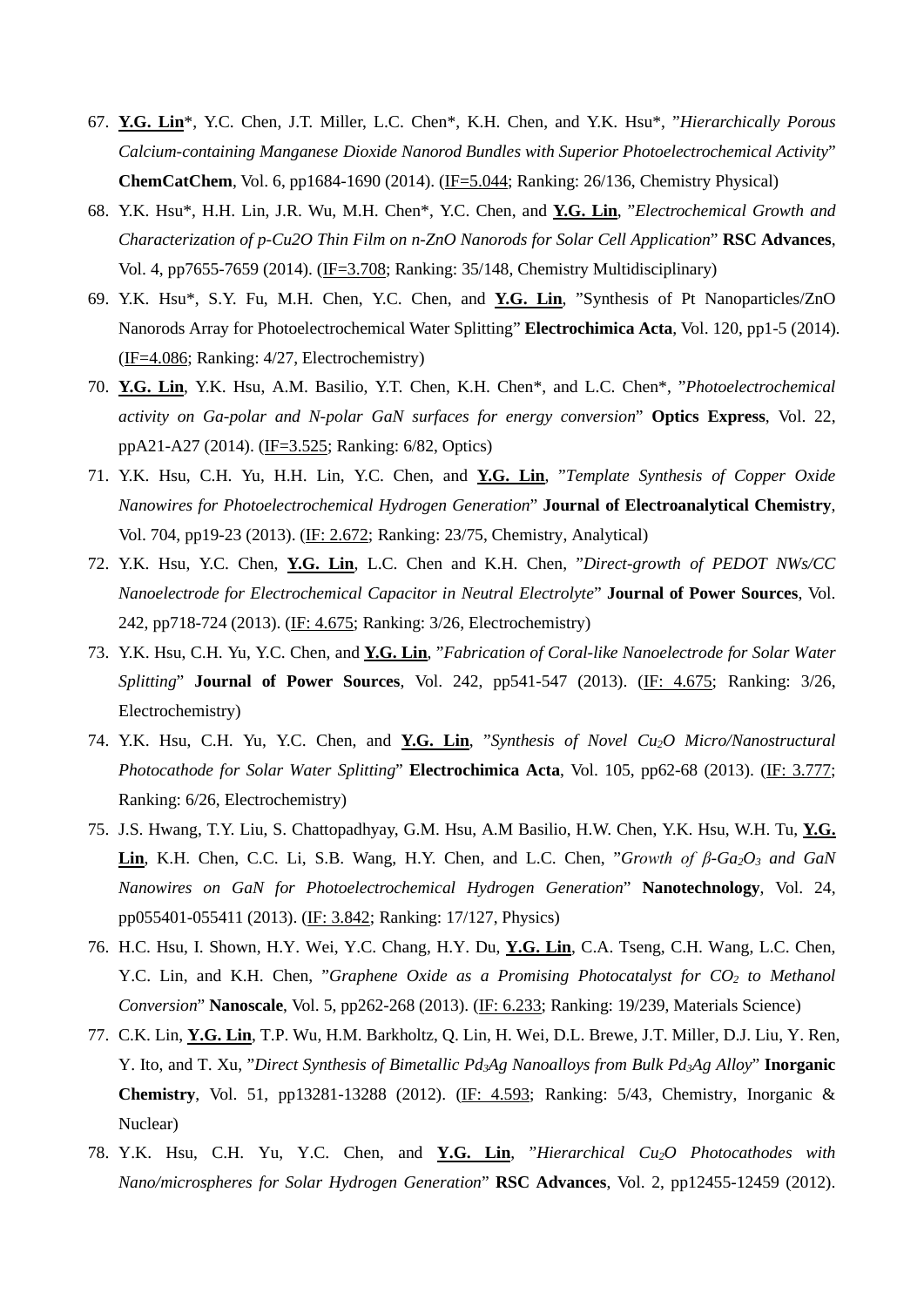(IF: 2.562; Ranking: 46/152, Chemistry, Multidisciplinary)

- 79. **Y.G. Lin\*** , C.K. Lin, J.T. Miller, Y.K. Hsu, Y.C. Chen, L.C. Chen, and K.H. Chen, "*Photochemically Active Reduced Graphene Oxide with Controllable Oxidation Level*" **RSC Advances**, Vol. 2, pp11258-11262 (2012). (IF: 2.562; Ranking: 46/152, Chemistry, Multidisciplinary)
- 80. **Y.G. Lin**, Y.K. Hsu, Y.C. Chen, L.C. Chen, S.Y. Chen, and K.H. Chen, "*Visible-Light-Driven Photocatalytic Carbon-doped Porous ZnO Nanoarchitectures for Solar Water-Splitting*" **Nanoscale**, Vol. 4, pp6515-6519 (2012). (IF: 6.233; Ranking: 19/239, Materials Science)
- 81. **Y.G. Lin\*** , Y.K. Hsu, Y.C. Chen, S.B. Wang, J.T. Miller, L.C. Chen, and K.H. Chen, "*Plasmonic Ag@Ag3(PO4)1-x Nanoparticle Photosensitized ZnO Nanorod-Array Photoanodes for Water Oxidation*" **Energy & Environmental Science**, Vol. 5, pp8917-8922 (2012). (IF: 11.653; Ranking: 2/209, Environmental Sciences)
- 82. Y.K. Hsu, Y.C. Chen, and **Y.G. Lin**, "*Characteristics and electrochemical performances of lotus-like CuO/Cu(OH)(2) hybrid material electrodes*" **Journal of Electroanalytical Chemistry**, Vol. 673, pp43-47 (2012). (IF: 2.672; Ranking: 23/75, Chemistry, Analytical)
- 83. Y.K. Hsu, Y.C. Chen, **Y.G. Lin**, L.C. Chen, and K.H. Chen, "*High-cell-voltage supercapacitor of carbon nanotube/carbon cloth operating in neutral aqueous solution*" **Journal of Materials Chemistry**, Vol. 22, pp3383-3387 (2012). (IF: 6.101; Ranking: 17/231)
- 84. Y.K. Hsu, Y.C. Chen, **Y.G. Lin**, L.C. Chen, and K.H. Chen, "Birnessite-type manganese oxides nanosheets with hole acceptor assisted photoelectrochemical activity in response to visible light" **Journal of Materials Chemistry**, Vol. 22, pp2733-2739 (2012). (IF: 6.101; Ranking: 17/231)
- 85. Y.C. Chen, Y.K. Hsu, **Y.G. Lin**, L.C. Chen, and K.H. Chen, "*Spontaneous Synthesis and Electrochemical Characterization of Nanostructured MnO2 on Nitrogen-incorporated Carbon Nanotubes*" **International Journal of Electrochemistry**, Vol. 2012, Article ID 475417, 10 pages (2012).
- 86. H. D. Trinh, Y. C. Lin, H. C. Wang, C. H. Chang, K. Kakushima, H. Iwai, T. Kawanago, **Y. G. Lin**, C. M. Chen, Y. Y. Wong, G. N. Huang, M. Hudait, and E. Y. Chang, " *Effect of Postdeposition Annealing Temperatures on Electrical Characteristics of Molecular-Beam-Deposited HfO2 on n-InAs/InGaAs Metal–Oxide–Semiconductor Capacitors*" **Applied Physics Express**, Vol. 5, pp021104 (2012). (IF: 2.731; Ranking: 22/127, Physics, Applied)
- 87. Y.K. Hsu, **Y.G. Lin** and Y.C. Chen, "*Polarity-dependent photoelectrochemical activity in ZnO nanostructures for solar water splitting*" **Electrochemistry Communications**, Vol. 13, pp1383-1386 (2011). (IF: 4.859; Ranking: 3/27, Electrochemistry)
- 88. Y.K. Hsu, Y.G. Lin and Y.C. Chen, " One-pot synthesis of CuFeSe<sub>2</sub> cuboid nanoparticles" Materials **Research Bulletin**, Vol. 46, pp2117-2119 (2011). (IF: 2.105; Ranking: 70/239, Materials Science, Multidisciplinary)
- 89. Y.C. Chen, Y.K. Hsu, **Y.G. Lin**, Y.K. Lin, Y.Y. Hong, L.C. Chen, and K.H. Chen, "*Highly flexible supercapacitors with manganese oxide nanosheet/carbon cloth electrode*" **Electrochimica Acta**, Vol. 56,